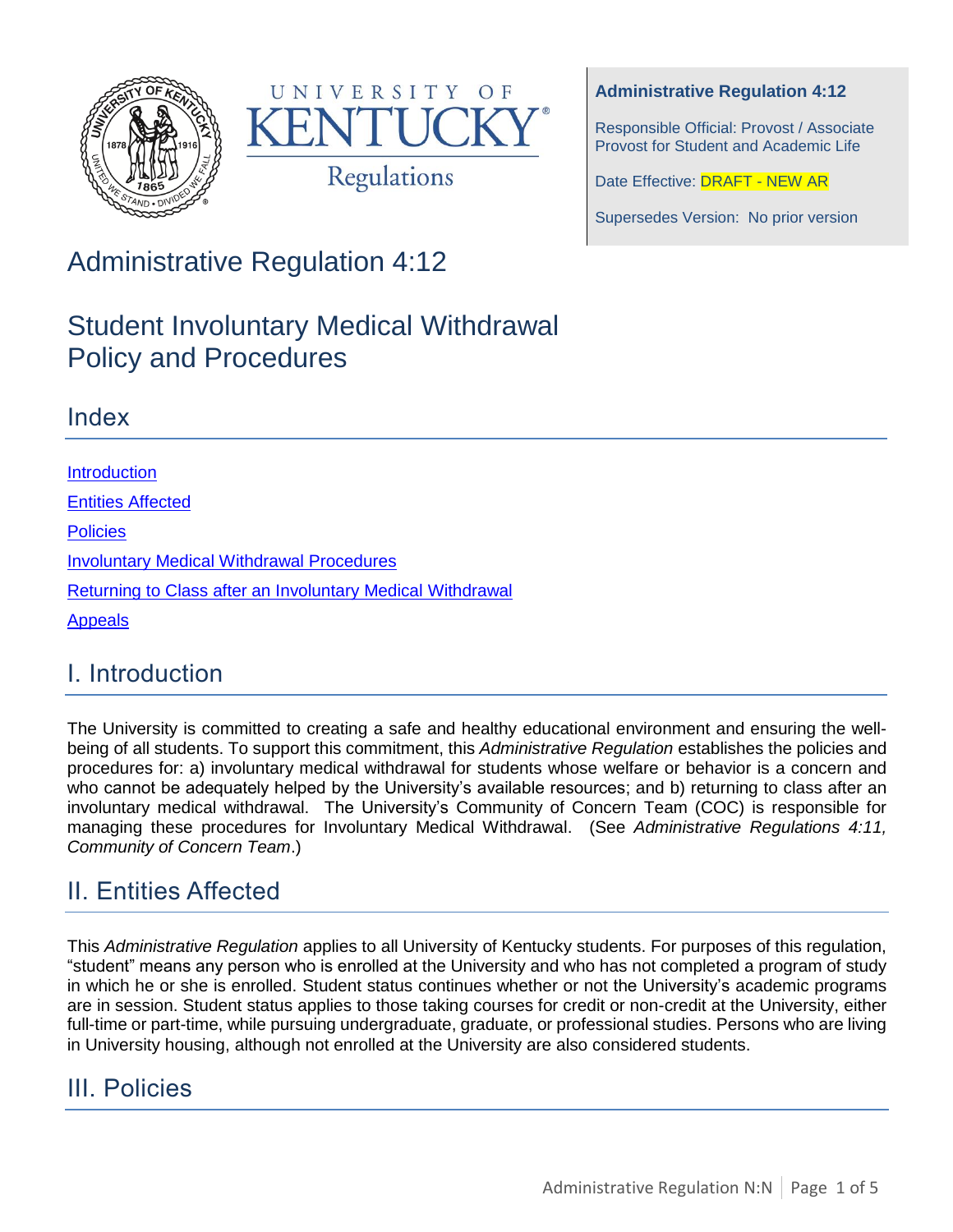- A. Involuntary Medical Withdrawal will be initiated only in extraordinary circumstances and/or only after less restrictive alternatives have been exhausted (e.g. strucutured intervention plans, voluntary withdrawal).
- B. The COC may initiate an involuntary medical withdrawal when a student cannot be adequately helped by the University's available resources or who refuses to accept the healthcare provider recommended treatment, and whose behavior involves one (1) or more the following:
	- 1. Engaging in behavior that poses a direct threat to his/her health and safety or that of others. A "direct threat" exists when a student engages, or threatens to engage, in behavior that poses a significant risk to the health or safety of the student or others. A "significant risk" exists when there is a high probability of substantial harm and not just a slightly increased, speculative, or remote risk.
	- 2. Repeatedly engaging in behavior that renders the student unable to participate to function appropriately and independently in a University setting; or
	- 3. Significantly disrupting others in the student's residency community, or the ability of others to participate in the educational programs or employment opportunities offered by the University.

Examples include, but are not limited to:

- Serious threats, gestures, or indications of harm to any member of the University community or University property; or
- Repeated behavior that demonstrates an inability to function independently and responsibly, while refusing or exhausting the scope of services that University offices are qualified to provide.

#### IV. Involuntary Medical Withdrawal Procedures

- A. The COC serves as the centralized point of contact for persons who develop a concern about the welfare or behavior of a student. If the COC receives a referral regarding a University employee (faculty or staff) whose welfare or behavior is a concern to others, the COC will forward the referral to the appropriate University unit (e.g. Human Resources or the Office of Faculty Advancement).
- B. The COC accepts referrals regarding students of concern and, prior to initiating an involuntary medical withdrawal, takes appropriate *intervention actions* in accordance with the policies and procedures outlined in *Administrative Regulation 4:11, Community of Concern Team*.
- C. If a student who has pending disciplinary action takes an involuntary medical withdrawal and then returns to campus, the disciplinary process will proceed upon the student's return.
- D. When, in the judgment of the Associate Provost for Student and Academic Life, the student's behavior constitutes a violation of *Administrative Regulation 4:10, Student Code of Conduct,* and the conduct is of a nature that the continued presence of a student at the University presents an immediate and significant danger of harm to the life, health, welfare, safety, or property of any member of the University community, the accused person may be immediately and temporarily suspended from the University campus per Section III of the [Non-Academic Student Conduct Procedures.](http://www.uky.edu/studentconduct/sites/www.uky.edu.studentconduct/files/AR%204-10%20Student%20Code%20and%20Procedures.pdf) This conduct process may occur separately or concurrently with the COC's process for involuntary medical withdrawal.
- E. Additionally, there are circumstances when, due to the timeline of the COC becoming aware of a student's needs and escalated concern about a student's high-risk behaviors, an involuntary medical withdrawal may be considered without prior intervention actions or a structured intervention plan having been implemented.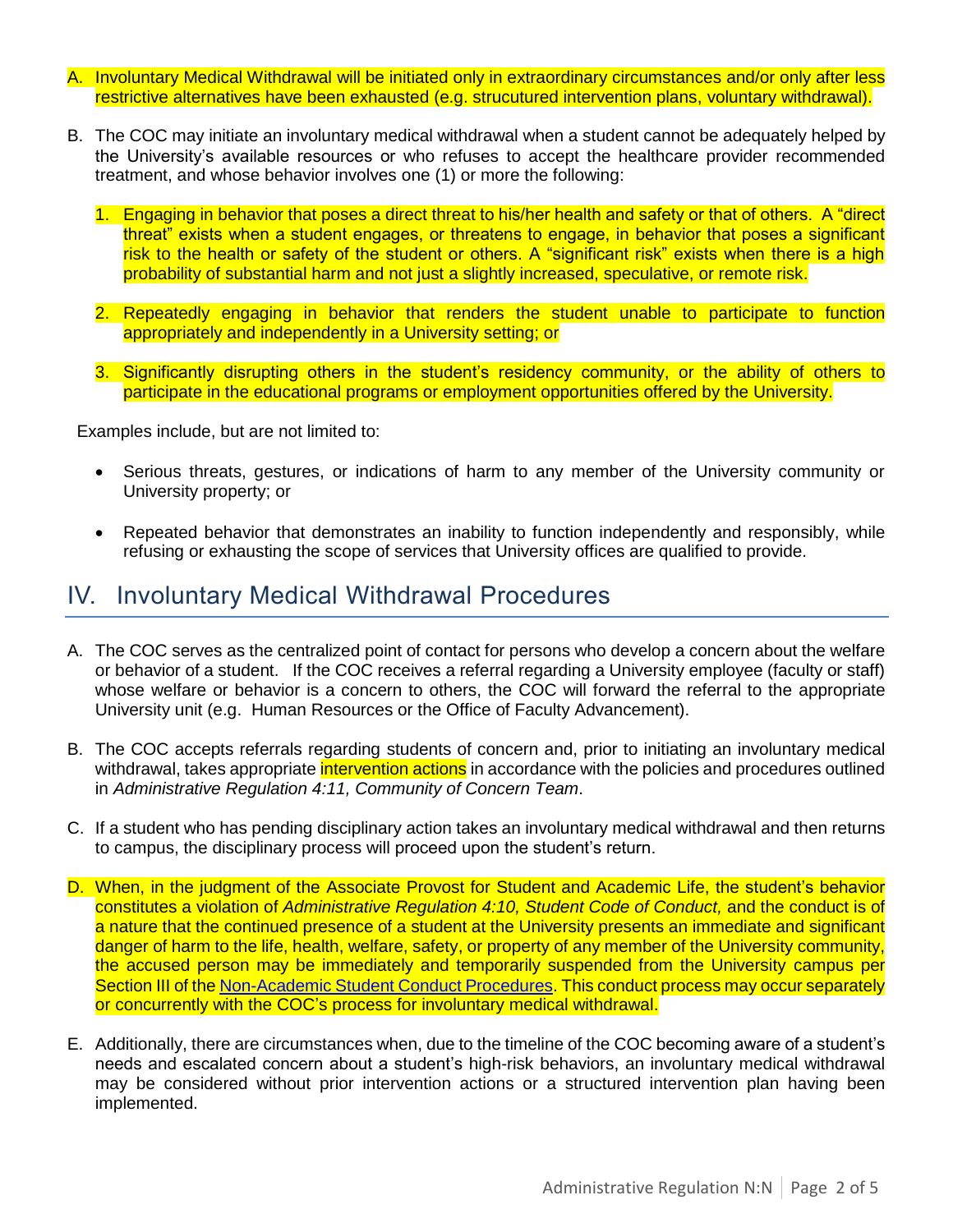- F. All involuntary medical withdrawals will be reviewed by a five-person committee consisting of: (1) the Chair of the COC; (2) a member of the Counseling Center staff; (3) a member of the UHS staff; (4) a member of the Disability Resource Center (DRC) staff; and (5) Academic Ombud.
- G. Prior to initiating an involuntary medical withdrawal of absence, the COC may provide appropriate support and remediation or intervention planning as follows:
	- 1. Refer the student to appropriate University or external resources;
	- 2. Implement a personalized structured intervention plan(s);
	- 3. Discuss with the student the voluntary withdrawal process (University Senate Rule 5.1.8);
	- 4. Request a mandatory assessment if the student's behavior renders them unable to function independently and responsibly, is a significant disruption, or poses a significant threat of harm to any member of the University community or to University property. The individualized, independent assessment will be conducted by a licensed medical or behavioral health professional not affiliated with the COC and the University will incur the cost of the assessment.
		- a) The medical or behavioral health professional(s) conducting the medical assessment may deem that a student in question has a condition that renders them unable to function independently and responsibly in the University environment, or poses a significant threat of harm to any member of the University community or University property. The medical assessment may indicate that a student is able to continue participation in the collegiate environment. Regardless of the outcome of the assessment, the assessment is not binding on the University. The five-person review committee has the ultimate authority in balancing the needs of the student, the outcome of the assessment, and the ability of campus resources to support the student without placing undue hardship on the University.
		- b) A student who fails to attend their mandatory assessment or refuses to participate fully in their mandatory assessment may be subject to immediate involuntary medical withdrawal without further process.
- H. Any student who is placed on involuntary medical withdrawal will receive a "W" in each course for the semester during which the involuntary medical withdrawal is imposed. Additionally, students will be refunded all tuition and fees for the semester during which they are placed on an involuntary medical withdrawal. For students living in a building operated by University Housing and for students who have a University dining plan, the student's housing contract and/or dining plan will be prorated based on the date of the involuntary medical withdrawal.

### <span id="page-2-0"></span>V. Returning to Class after an Involuntary Medical Withdrawal

- A. A student who is placed on an involuntary medical withdrawal will have a "Community of Concern Hold" placed on their student account. The hold is reflected only on University internal records. The purpose of the hold is to prevent a student who has been placed on an involuntary medical withdrawal from enrolling and returning to the campus community prior to having their application to return to campus reviewed and approved.
- B. A student wishing to re-enroll after an involuntary medical withdrawal must submit an "Involuntary Medical Withdrawal Re-Enrollment Application" (add link) to the Chair of the COC. Conditions for a student's return may include required documentation from the licensed healthcare provider(s). A student required to take an involuntary medical withdrawal is not permitted to submit a re-enrollment application to return for the same semester during which their withdrawal occurred.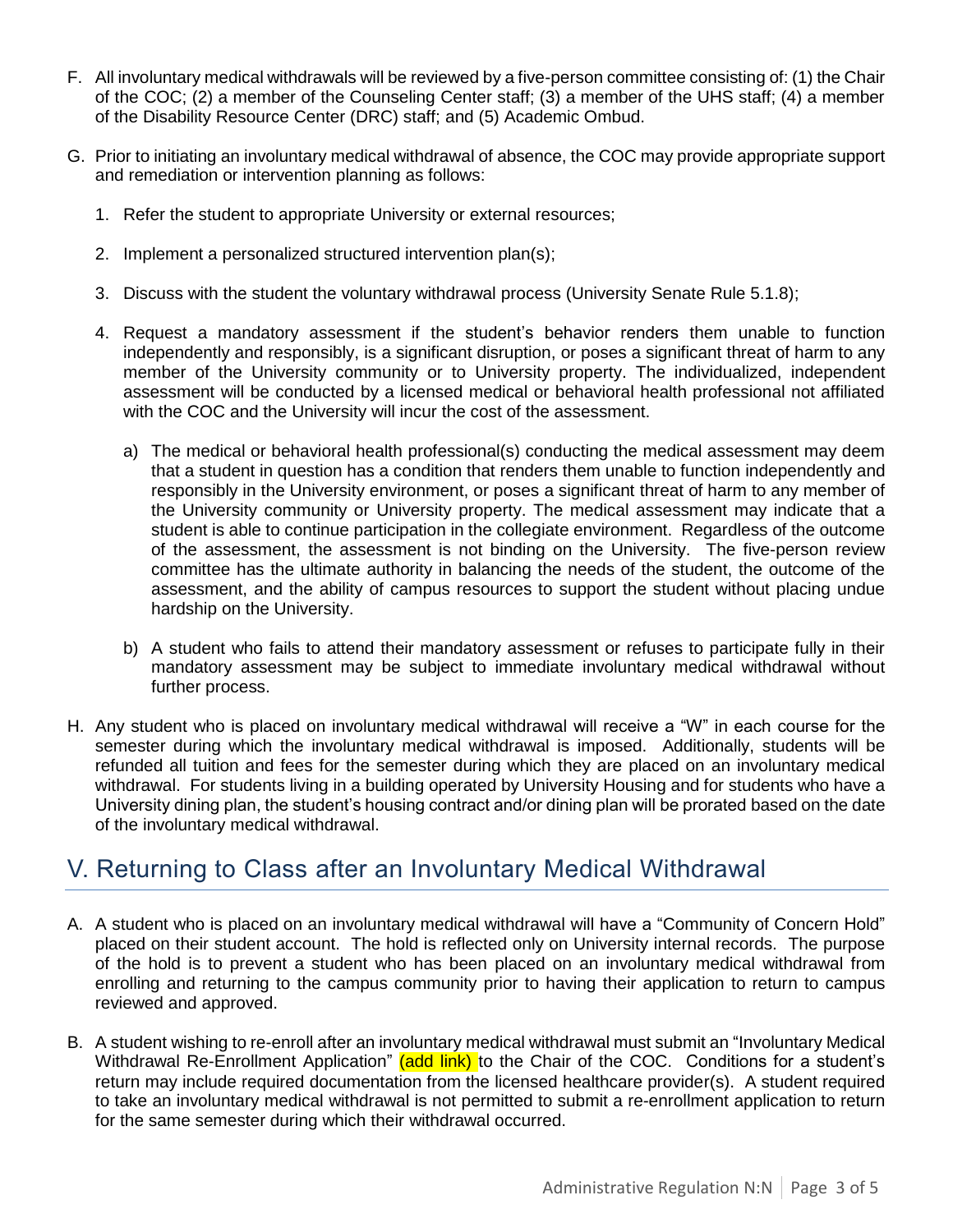- C. The COC will review the submitted Involuntary Medical Withdrawal Re-Enrollment Application and documentation and make a final determination on the student's fitness to return to classes and the campus community.
- D. To ensure that the COC has sufficient time to review and consider an Involuntary Medical Withdrawal Re-Enrollment Application, the applications are due at least one (1) full month prior to the beginning of the applicable registration window for the student's college or program. Upon a request by the student and a showing of extenuating circumstances, the COC at its discretion may waive this deadline. The student is responsible for making regular application for University readmission, which is due according to the University's readmission timeline. [http://www.uky.edu/Admission/readmission.htm.](http://www.uky.edu/Admission/readmission.htm)
- E. A student that has been placed on involuntary medical withdrawal and who wishes to re-enroll must be able to demonstrate through their re-enrollment application and supporting documentation, that they have satisfied the requirements set in place by the COC at the time that the medical withdrawal was initiated.
- F. A student who wants to live in on-campus student housing must separately apply for on-campus housing. A student returning from an involuntary medical withdrawal is not guaranteed on-campus housing.
- G. If the COC approves the student's re-enrollment application, the student will be notified via official University email or via official University mailing. Additional requirements and a structured intervention plan may accompany the re-enrollment approval. In the event that the student does not adhere to the additional requirements or structured intervention plan, the re-enrollment approval may be revoked.
- H. If the COC denies the student's re-enrollment application, the student will be notified via official University email or via official University mailing. This notification will include the COC's reason(s) for denying the student's re-enrollment, including the specific expectations of the structured intervention plan that were not met by the student If the COC was unable to make a decision due to missing information, the notification will include a description of the information that is required for the Involuntary Medical Withdrawal Re-Enrollment Application to be reconsidered.
- I. If the student's re-enrollment application is denied, the student may appeal as outlined in Section VI of this Administrative Regulation.
- J. If the Involuntary Medical Withdrawal Re-enrollment Application is approved, the responsibility to complete housing applications and register for classes according to University deadlines rests with the student.
- K. Certain Graduate and Professional Colleges (e.g. Law, Pharmacy, Medicine, and Dentistry) with licensure or certification requirements may have specific stipulations regarding return to the academic program after a period of being unenrolled. Graduate and Professional students are responsible for checking with their college of residency prior applying for readmission to discuss return policies and how an involuntary medical withdrawal might impact their student status and academic progress.

# <span id="page-3-0"></span>VI. Appeals

- A. The Senate Retroactive Withdrawal Appeals Committee serves as the appeals board for student appeals related to Involuntary Medical Withdrawal. (see Senate Rule 1.4.3.2 )
- B. A student has the right to file a written appeal challenging the COC decisions in the following circumstances:
	- 1. A student has been required to take an involuntary medical withdrawal;
	- 2. A student's Involuntary Medical Withdrawal Re-Enrollment Application has been approved, but includes additional requirements or a structured intervention plan; or